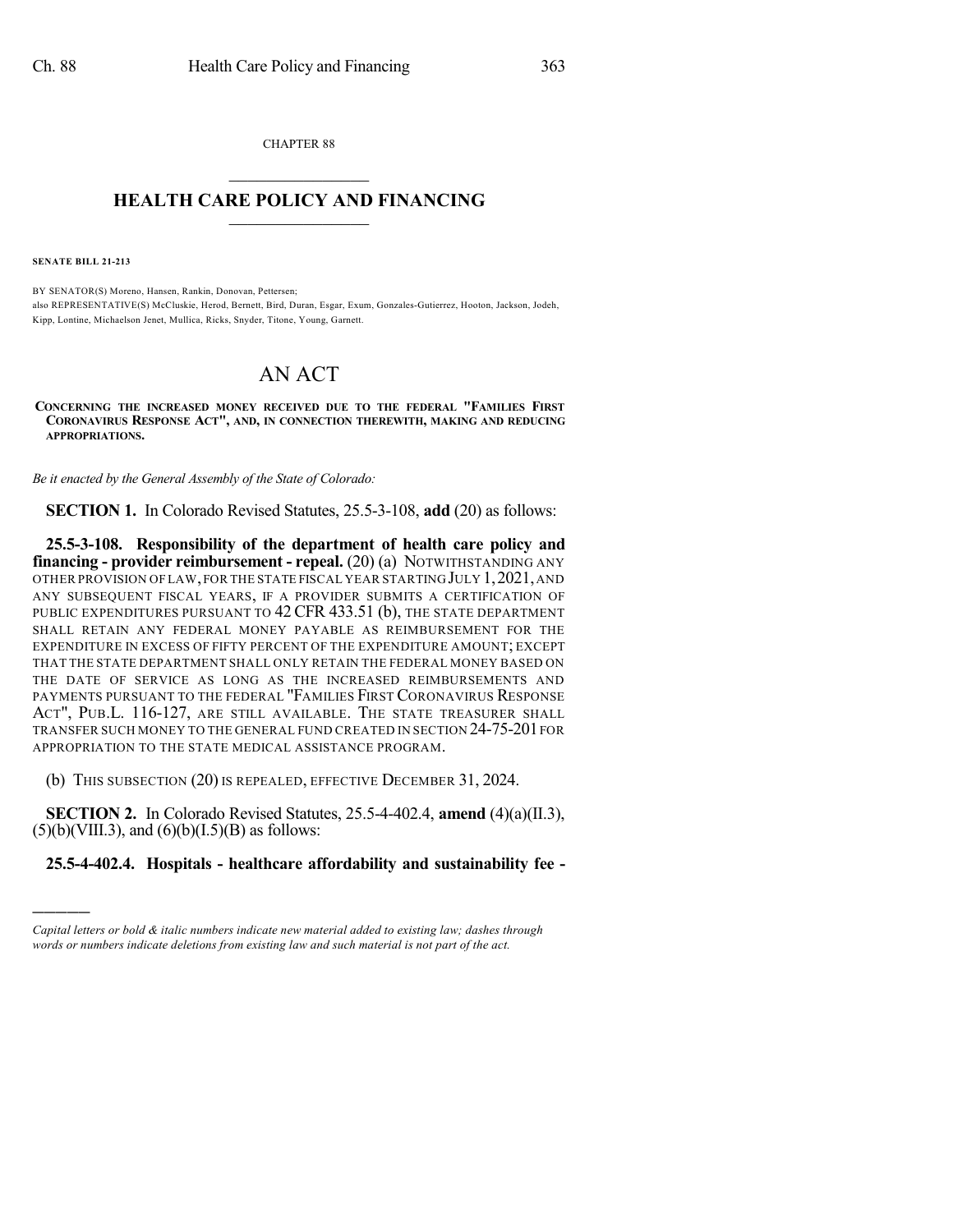**legislative declaration - Colorado healthcare affordability and sustainability enterprise - federal waiver - fund created - rules - reports - repeal.** (4) **Healthcare affordability and sustainability fee.** (a) For the fiscal year commencing July 1, 2017, and for each fiscal year thereafter, the enterprise is authorized to charge and collect a healthcare affordability and sustainability fee, as described in 42 CFR 433.68 (b), on outpatient and inpatient services provided by all licensed or certified hospitals, referred to in this section as "hospitals", for the purpose of obtaining federal financial participation under the state medical assistance programas described in this article 4 and articles 5 and 6 ofthistitle 25.5, referred to in this section as the "state medical assistance program", and the Colorado indigent care program described in part 1 of article 3 of this title 25.5, referred to in thissection asthe "Colorado indigent care program". If the amount of healthcare affordability and sustainability fee revenue collected exceeds the federal net patient revenue-based limit on the amount of such fee revenue that may be collected, requiring repayment to the federal government of excess federal matching money received, hospitals that received such excess federal matching money shall be responsible for repaying the excess federal money and any associated federal penalties to the federal government. The enterprise shall use the healthcare affordability and sustainability fee revenue to:

 $(II.3)$  (A) For state fiscal years 2019-20, and 2020-21, AND ANY SUBSEQUENT FISCAL YEARS, AS LONG AS THE INCREASED REIMBURSEMENTS AND PAYMENTS PURSUANT TO THE FEDERAL "FAMILIES FIRST CORONAVIRUS RESPONSE ACT", PUB.L. 116-127, AND THE "AMERICAN RESCUE PLAN ACT OF 2021", PUB.L. 116-260, ARE STILL AVAILABLE only, offset general fund expenditures for the state medical assistance program.

(B) This subsection  $(4)(a)(II.3)$  is repealed, effective December 31,  $2024.2024$ .

(5) **Healthcare affordability and sustainability fee cash fund.** (b) All money in the fund is subject to federal matching as authorized under federal law and, subject to annual appropriation by the general assembly, shall be expended by the enterprise for the following purposes:

(VIII.3) (A) For state fiscal years 2019-20,  $\frac{1}{2}$  and 2020-21, AND ANY SUBSEQUENT FISCAL YEARS, AS LONG AS THE INCREASED REIMBURSEMENTS AND PAYMENTS PURSUANT TO THE FEDERAL "FAMILIES FIRST CORONAVIRUS RESPONSE ACT", PUB.L. 116-127, AND THE "AMERICAN RESCUE PLAN ACT OF 2021", PUB.L. 116-260, ARE STILL AVAILABLE only, and regardless of when this federal money is made available, the amount in excess of the fifty percent federal financial participation generated by increased reimbursements and payments appropriated for use in subsections  $(5)(b)(I)$  to  $(5)(b)(III)$  of this section pursuant to the federal "Families First Coronavirus Response Act", Pub.L. 116-127, or any amendment thereto, to offset general fund expenditures for the state medical assistance program.

(B) This subsection  $(5)(b)(VIII.3)$  is repealed, effective December 31,  $20212024$ .

(6) **Appropriations.** (b) If the revenue from the healthcare affordability and sustainability fee is insufficient to fully fund all of the purposes described in subsection  $(5)(b)$  of this section: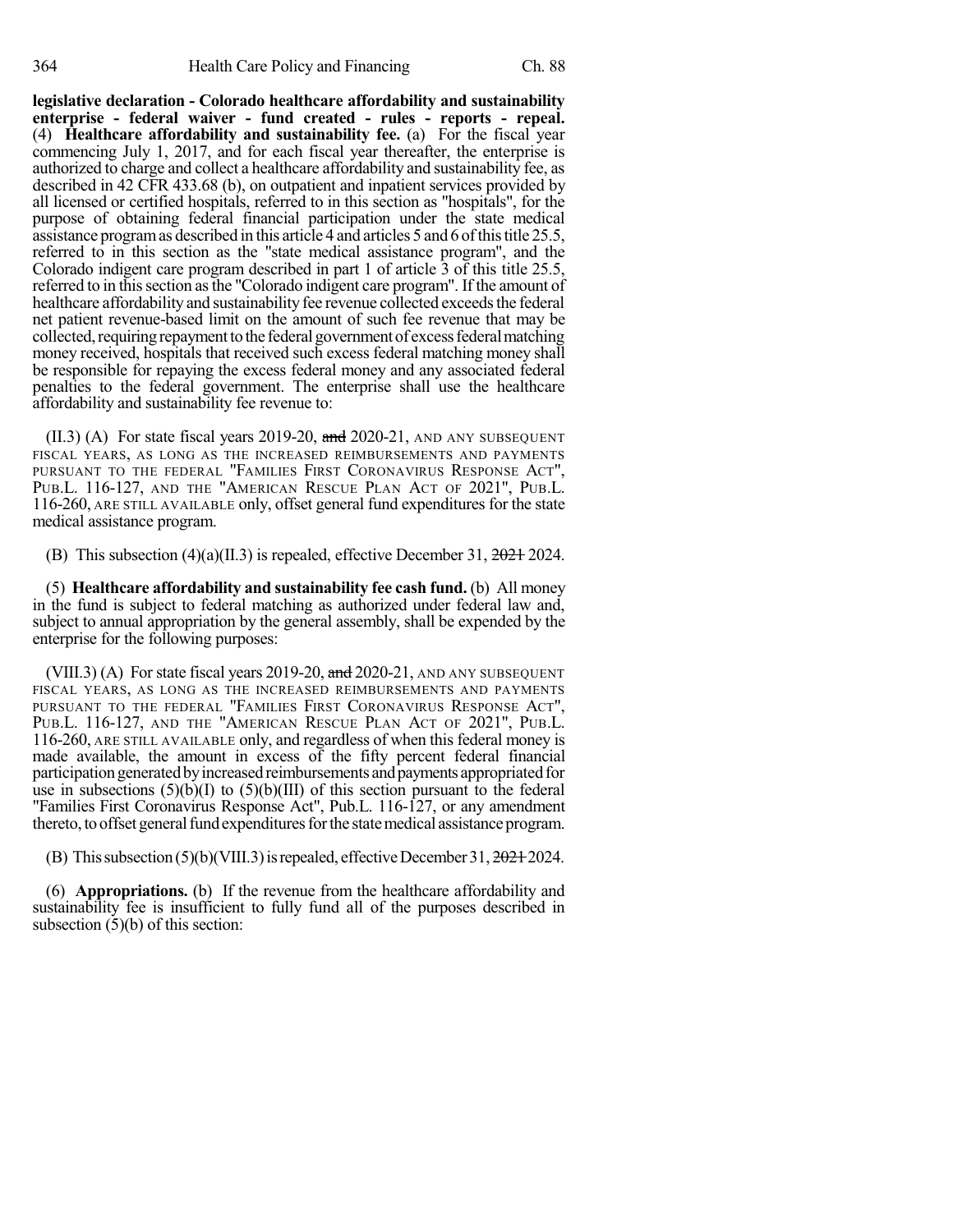(I.5) (B) This subsection  $(6)(b)(I.5)$  is repealed, effective December 31,  $2021$ 2024.

**SECTION 3.** In Colorado Revised Statutes, 25.5-6-203, **amend** (2)(b)(VII) as follows:

**25.5-6-203. Nursing facilities- provider fees- federal waiver - fund created - rules - repeal.** (2) (b) (VII) (A) Notwithstanding any other provision of this subsection  $(2)(b)$ , for state medicaid expenditures for state fiscal years 2019-20, and 2020-21, AND ANY SUBSEQUENT FISCAL YEARS, AS LONG AS THE INCREASED REIMBURSEMENTS AND PAYMENTS PURSUANT TO THE FEDERAL "FAMILIES FIRST CORONAVIRUS RESPONSE ACT", PUB.L. 116-127, ARE STILL AVAILABLE only, and regardless of when this federal money is made available, money in the fund may be used to offset general fund expenditures in the medicaid program in an equivalent amount that would have been in excess of the fifty percent federal financial participation generated by increased reimbursements and payments appropriated for use in subsections  $(2)(b)(I)$  to  $(2)(b)(V)$  of this section pursuant to the federal"Families First Coronavirus Response Act", Pub.L. 116-127, or any amendment thereto, or any other federal law that increases federal financial participation above the federal financial participation percentage in effect prior to the increase in federal financial participation provided through the federal "Families" First Coronavirus Response Act". The state treasurershall transfer such amount to the general fund for the state medicaid program.

(B) This subsection (2)(b)(VII) is repealed, effective December 31, 2021 2024.

**SECTION 4.** In Colorado Revised Statutes, 23-18-304, **amend** (1)(c)(II) as follows:

**23-18-304. Funding for specialty education programs - area technical colleges - local district colleges - repeal.** (1) (c) (II) (A) Notwithstanding the provisions of subsection (1)(a)(I) of this section for the 2019-20, and 2020-21, AND ANY SUBSEQUENT state fiscal years, AS LONG AS THE INCREASED REIMBURSEMENTS AND PAYMENTS PURSUANT TO THE FEDERAL "FAMILIES FIRST CORONAVIRUS RESPONSE ACT", PUB.L. 116-127, ARE STILL AVAILABLE, the appropriations to the university of Colorado for fee-for-service contracts for the services provided pursuant to subsection  $(1)(c)(I)$  of this section are reduced by the amount of the federal participation received that exceeds fifty percent pursuant to the federal"Families First Coronavirus Response Act", Pub.L. 116-127, or any amendment thereto.

(B) This subsection  $(1)(c)(II)$  is repealed, effective December 31,  $2024$  2024.

**SECTION 5. Appropriation - adjustments to 2021 long bill.** (1) To implement this act, appropriations made in the annual general appropriation act for the 2021-22 state fiscal year to the department of health care and policy and financing are adjusted as follows:

(a) The general fund appropriation, which is subject to the "(M)" notation as defined in the annual general appropriation act for the same fiscal year, for medical services premiums is decreased by \$57,330,334;